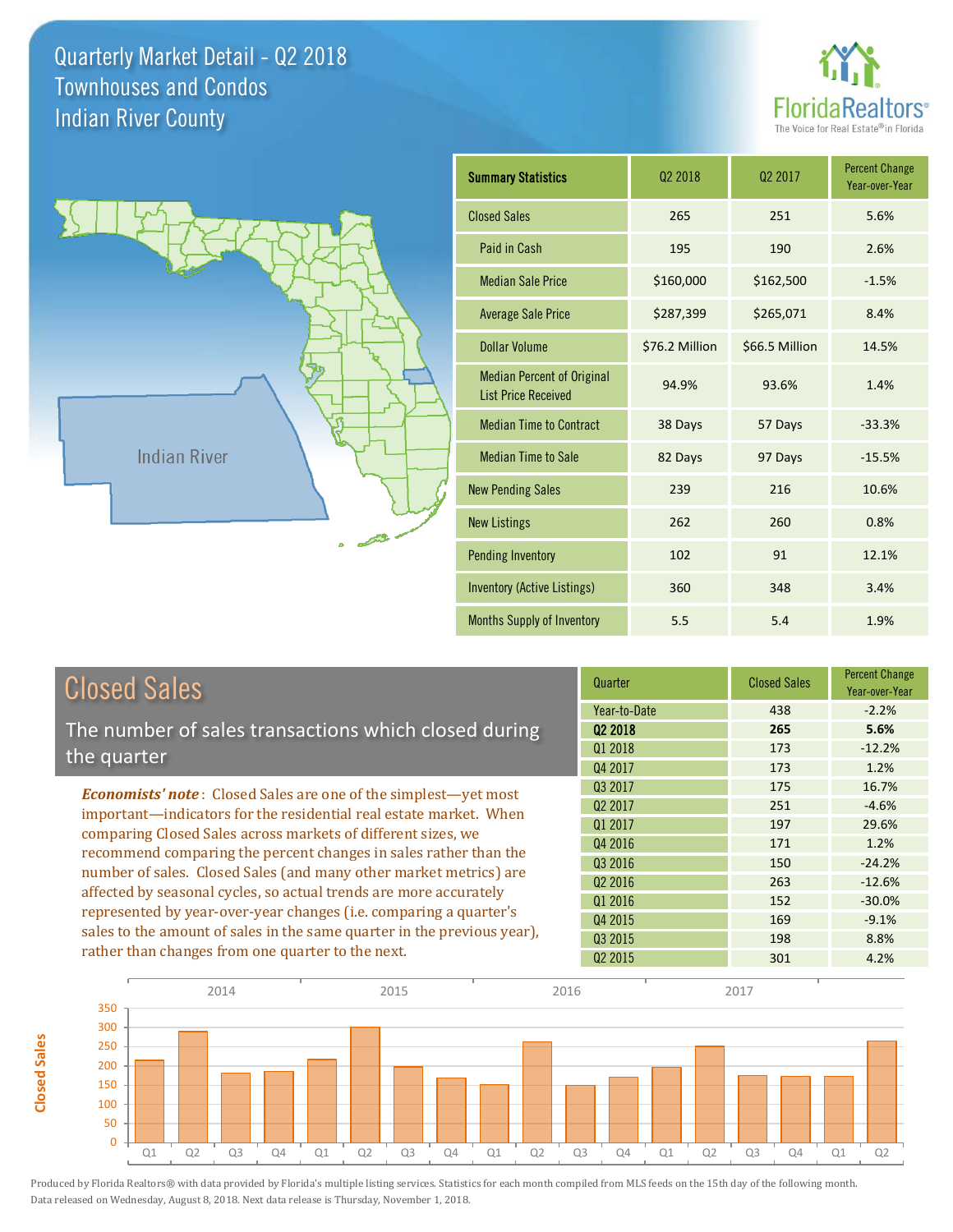

| Cash Sales                                                                     | Quarter             | <b>Cash Sales</b> | <b>Percent Change</b><br>Year-over-Year |
|--------------------------------------------------------------------------------|---------------------|-------------------|-----------------------------------------|
|                                                                                | Year-to-Date        | 330               | $-0.6%$                                 |
| The number of Closed Sales during the quarter in                               | 02 2018             | 195               | 2.6%                                    |
|                                                                                | 01 2018             | 135               | $-4.9%$                                 |
| which buyers exclusively paid in cash                                          | Q4 2017             | 114               | $-13.0%$                                |
|                                                                                | Q3 2017             | 134               | 34.0%                                   |
|                                                                                | Q <sub>2</sub> 2017 | 190               | $-0.5%$                                 |
| <b>Economists' note:</b> Cash Sales can be a useful indicator of the extent to | 01 2017             | 142               | 11.8%                                   |
| which investors are participating in the market. Why? Investors are            | Q4 2016             | 131               | $-5.8%$                                 |
| far more likely to have the funds to purchase a home available up front,       | Q3 2016             | 100               | $-30.6%$                                |
| whereas the typical homebuyer requires a mortgage or some other                | Q <sub>2</sub> 2016 | 191               | $-19.4%$                                |
| form of financing. There are, of course, many possible exceptions, so          | Q1 2016             | 127               | $-28.2%$                                |
| this statistic should be interpreted with care.                                | Q4 2015             | 139               | $-4.1%$                                 |





# Cash Sales as a Percentage of Closed Sales

The percentage of Closed Sales during the quarter which were Cash Sales

*Economists' note* : This statistic is simply another way of viewing Cash Sales. The remaining percentages of Closed Sales (i.e. those not paid fully in cash) each quarter involved some sort of financing, such as mortgages, owner/seller financing, assumed loans, etc.

| Quarter             | <b>Percent of Closed</b> | <b>Percent Change</b> |
|---------------------|--------------------------|-----------------------|
|                     | Sales Paid in Cash       | Year-over-Year        |
| Year-to-Date        | 75.3%                    | 1.6%                  |
| Q <sub>2</sub> 2018 | 73.6%                    | $-2.8%$               |
| Q1 2018             | 78.0%                    | 8.2%                  |
| Q4 2017             | 65.9%                    | $-14.0%$              |
| Q3 2017             | 76.6%                    | 14.8%                 |
| Q <sub>2</sub> 2017 | 75.7%                    | 4.3%                  |
| 01 2017             | 72.1%                    | $-13.8%$              |
| Q4 2016             | 76.6%                    | $-6.8%$               |
| Q3 2016             | 66.7%                    | $-8.3%$               |
| 02 2016             | 72.6%                    | $-7.8%$               |
| 01 2016             | 83.6%                    | 2.5%                  |
| Q4 2015             | 82.2%                    | 5.4%                  |
| Q3 2015             | 72.7%                    | $-2.7%$               |
| Q <sub>2</sub> 2015 | 78.7%                    | 0.3%                  |
|                     |                          |                       |

Q2 2015 237 4.4%

Q3 2015 144 5.9%

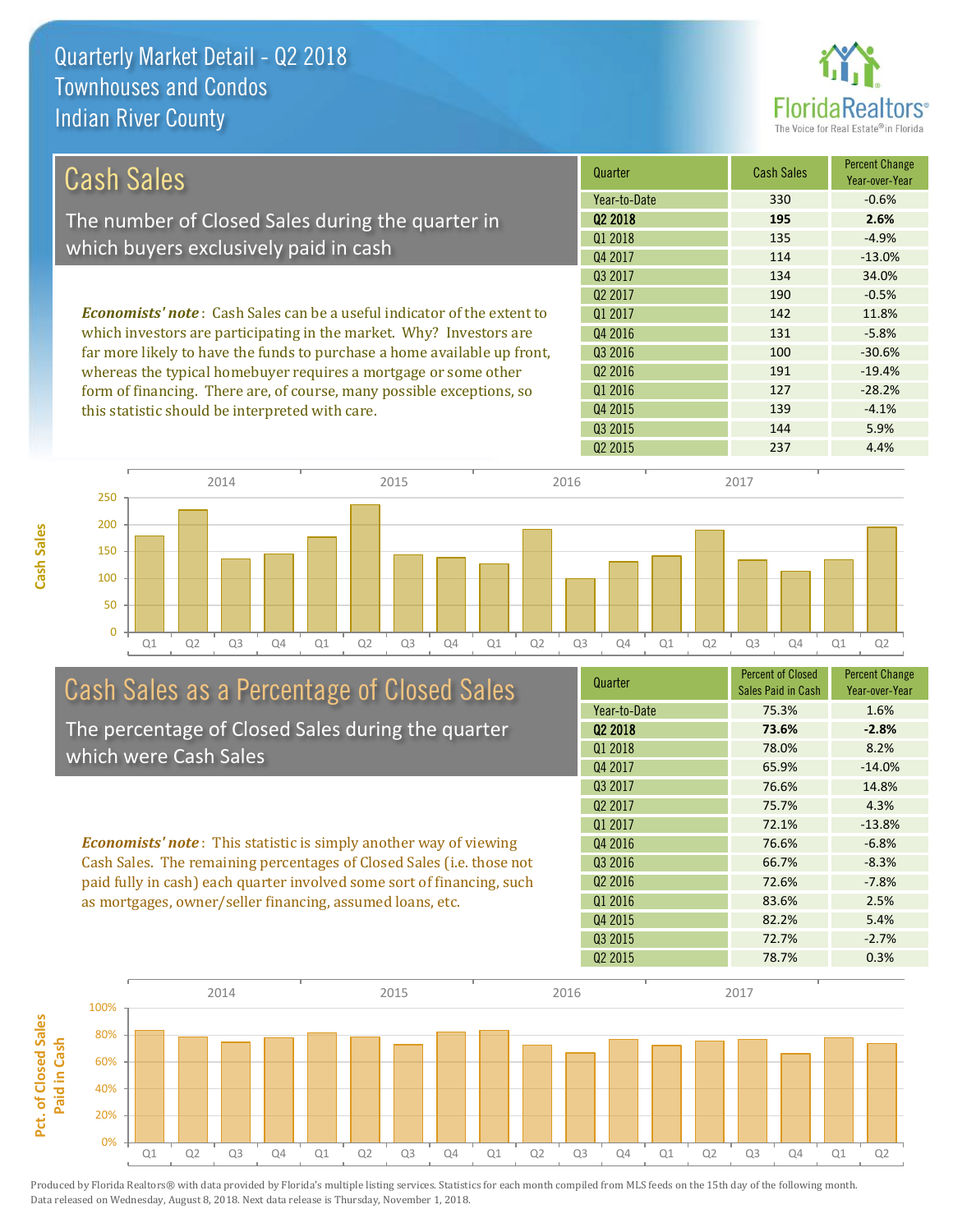

#### Quarter Median Sale Price Percent Change Year-over-Year Q2 2018 **\$160,000 -1.5%** Year-to-Date \$145,000 3.9% Q3 2016 \$130,000 16.1% Q1 2018 **\$130,000** 6.6% Q4 2017 \$137,750 11.5% Q1 2017 \$122,000 11.7% Q4 2016 **\$123,500** 9.3% Q3 2017 \$130,000 0.0% Q2 2017 \$162,500 22.2% Q2 2016 \$133,000 5.6%  $Q1\,2016$   $$109,250$   $-8.2\%$ Q4 2015 \$113,000 6.9% Q3 2015 \$112,000 10.3% Q2 2015 \$126,000 5.0% *Economists' note* : Median Sale Price is our preferred summary statistic for price activity because, unlike Average Sale Price, Median Sale Price is not sensitive to high sale prices for small numbers of homes that may not be characteristic of the market area. Keep in mind that median price trends over time are not always solely caused by changes in the general value of local real estate. Median sale price only reflects the values of the homes that *sold* each quarter, and the mix of the types of homes that sell can change over time. 2014 2015 2015 2016 2017 2018 2017 2017 2017 2017 Median Sale Price The median sale price reported for the quarter (i.e. 50% of sales were above and 50% of sales were below)



### Average Sale Price

The average sale price reported for the quarter (i.e. total sales in dollars divided by the number of sales)

*Economists' note* : Usually, we prefer Median Sale Price over Average Sale Price as a summary statistic for home prices. However, Average Sale Price does have its uses—particularly when it is analyzed alongside the Median Sale Price. For one, the relative difference between the two statistics can provide some insight into the market for higher-end homes in an area.

| Quarter             | <b>Average Sale Price</b> | <b>Percent Change</b><br>Year-over-Year |
|---------------------|---------------------------|-----------------------------------------|
| Year-to-Date        | \$261,193                 | $-2.1%$                                 |
| 02 2018             | \$287,399                 | 8.4%                                    |
| Q1 2018             | \$221,053                 | $-17.8%$                                |
| Q4 2017             | \$202,380                 | $-4.0%$                                 |
| Q3 2017             | \$224,740                 | 6.5%                                    |
| Q <sub>2</sub> 2017 | \$265,071                 | 19.6%                                   |
| Q1 2017             | \$269,049                 | 18.9%                                   |
| Q4 2016             | \$210,855                 | $-12.5%$                                |
| Q3 2016             | \$211,095                 | 11.2%                                   |
| Q <sub>2</sub> 2016 | \$221,596                 | 14.4%                                   |
| Q1 2016             | \$226,199                 | $-0.7%$                                 |
| Q4 2015             | \$240,919                 | 22.4%                                   |
| Q3 2015             | \$189,872                 | $-3.0%$                                 |
| Q <sub>2</sub> 2015 | \$193,768                 | $-13.1%$                                |



Produced by Florida Realtors® with data provided by Florida's multiple listing services. Statistics for each month compiled from MLS feeds on the 15th day of the following month. Data released on Wednesday, August 8, 2018. Next data release is Thursday, November 1, 2018.

**Average Sale Price**

**Average Sale Price**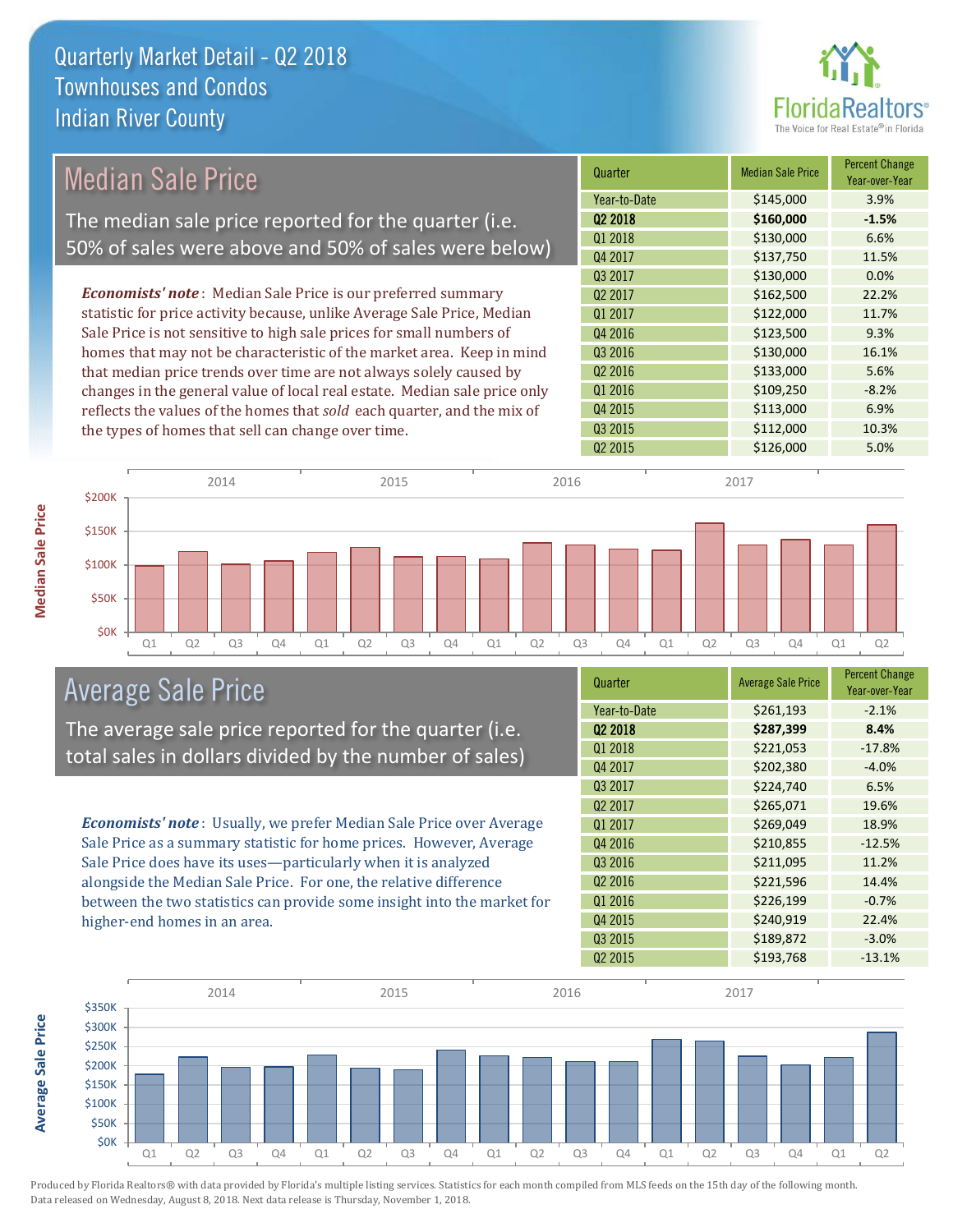\$40.7 Million 11.3%

Q3 2015 **\$37.6 Million 5.5%** 

#### Quarter **Dollar Volume** Percent Change Year-over-Year Q2 2018 **\$76.2 Million 14.5%** Year-to-Date \$114.4 Million -4.3% -15.8% Q1 2018 **\$38.2 Million** -27.8% Q4 2017 **\$35.0 Million -2.9%** \$34.4 Million -30.4% Q3 2017 \$39.3 Million 24.2% 02 2017 **S66.5 Million** 14.2% Q1 2017 **\$53.0 Million** 54.2% Q4 2016 **S36.1 Million** -11.4% Q3 2016 **\$31.7 Million** *Economists' note* : Dollar Volume is simply the sum of all sale prices in a given time period, and can quickly be calculated by multiplying Closed Sales by Average Sale Price. It is a strong indicator of the health of the real estate industry in a market, and is of particular interest to real estate professionals, investors, analysts, and government agencies. Potential home sellers and home buyers, on the other hand, will likely Q2 2016 **S S58.3 Million** -0.1% Q1 2016 Dollar Volume The sum of the sale prices for all sales which closed during the quarter

Q4 2015

Q2 2015 558.3 Million -9.5% \$0 \$20 M \$40 M \$60 M \$80 M 2014 2015 2015 2016 2017 2018 2017 2017 2017 2017

Q1 Q2 Q3 Q4 Q1 Q2 Q3 Q4 Q1 Q2 Q3 Q4 Q1 Q2 Q3 Q4 Q1 Q2

## Median Percent of Original List Price Received

be better served by paying attention to trends in the two components

of Dollar Volume (i.e. sales and prices) individually.

The median of the sale price (as a percentage of the original list price) across all properties selling during the quarter

*Economists' note* : The Median Percent of Original List Price Received is useful as an indicator of market recovery, since it typically rises as buyers realize that the market may be moving away from them and they need to match the selling price (or better it) in order to get a contract on the house. This is usually the last measure to indicate a market has shifted from down to up, so it is what we would call a *lagging* indicator.

| Quarter             | Med. Pct. of Orig.<br><b>List Price Received</b> | <b>Percent Change</b><br>Year-over-Year |
|---------------------|--------------------------------------------------|-----------------------------------------|
| Year-to-Date        | 95.0%                                            | 1.3%                                    |
| Q <sub>2</sub> 2018 | 94.9%                                            | 1.4%                                    |
| 01 2018             | 95.1%                                            | 0.7%                                    |
| Q4 2017             | 95.3%                                            | 1.9%                                    |
| Q3 2017             | 93.7%                                            | 0.9%                                    |
| Q <sub>2</sub> 2017 | 93.6%                                            | $-0.1%$                                 |
| Q1 2017             | 94.4%                                            | 0.3%                                    |
| Q4 2016             | 93.5%                                            | $-0.1%$                                 |
| Q3 2016             | 92.9%                                            | $-1.6%$                                 |
| Q <sub>2</sub> 2016 | 93.7%                                            | 0.9%                                    |
| Q1 2016             | 94.1%                                            | 0.6%                                    |
| Q4 2015             | 93.6%                                            | 0.6%                                    |
| Q3 2015             | 94.4%                                            | 3.4%                                    |
| Q <sub>2</sub> 2015 | 92.9%                                            | 1.3%                                    |



Produced by Florida Realtors® with data provided by Florida's multiple listing services. Statistics for each month compiled from MLS feeds on the 15th day of the following month. Data released on Wednesday, August 8, 2018. Next data release is Thursday, November 1, 2018.

**Med. Pct. of Orig.**  ist Price Received Med. Pct. of Orig.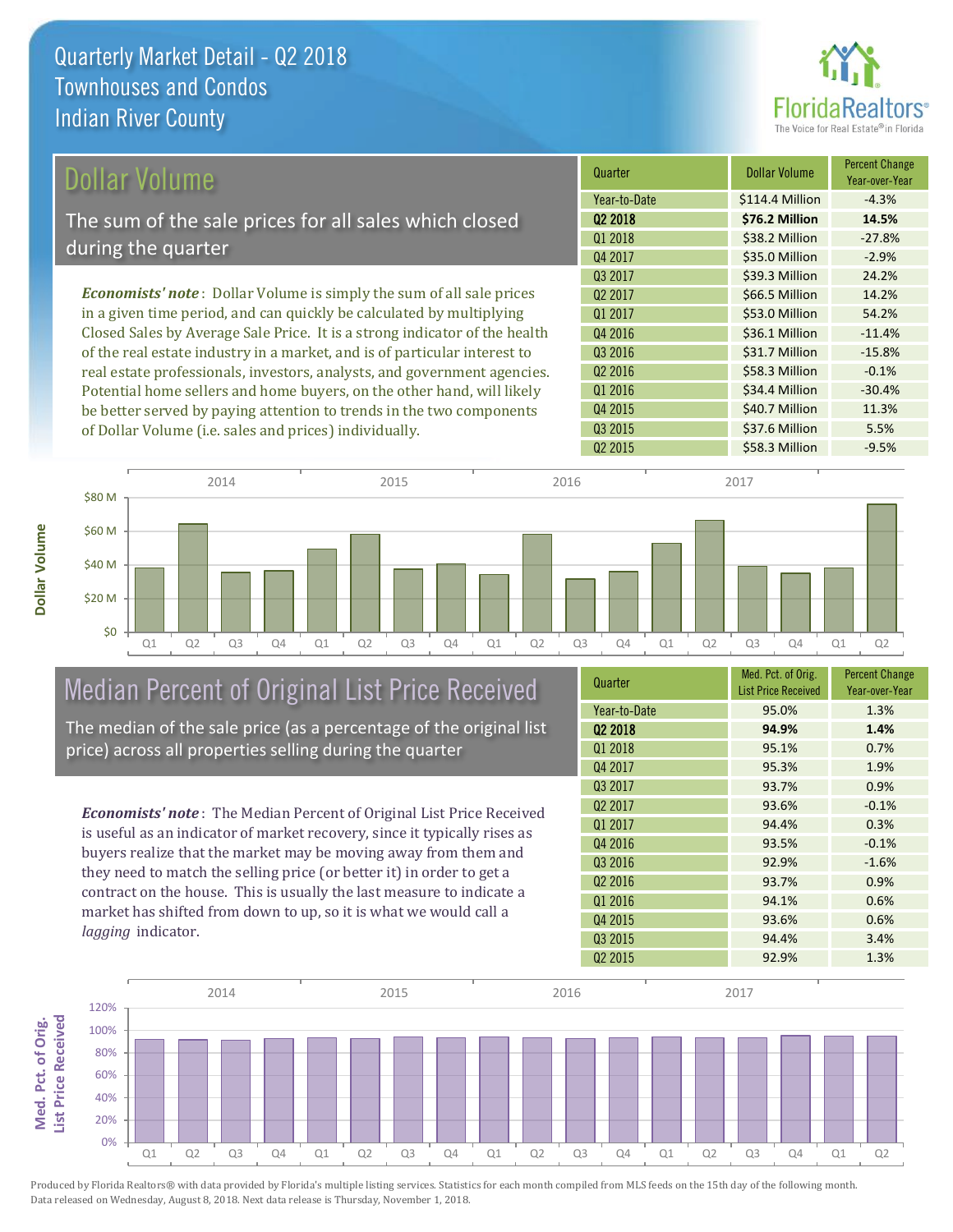

## Median Time to Contract

The median number of days between the listing date and contract date for all Closed Sales during the quarter

*Economists' note* : Like Time to Sale, Time to Contract is a measure of the length of the home selling process calculated for sales which closed during the quarter. The difference is that Time to Contract measures the number of days between the initial listing of a property and the signing of the contract which eventually led to the closing of the sale. When the gap between Median Time to Contract and Median Time to Sale grows, it is usually a sign of longer closing times and/or declining numbers of cash sales.





#### Median Time to Sale

**Median Time to** 

**Median Time to** 

The median number of days between the listing date and closing date for all Closed Sales during the quarter

*Economists' note* : Time to Sale is a measure of the length of the home selling process, calculated as the number of days between the initial listing of a property and the closing of the sale. *Median* Time to Sale is the amount of time the "middle" property selling this month was on the market. That is, 50% of homes selling this month took *less* time to sell, and 50% of homes took *more* time to sell. Median Time to Sale gives a more accurate picture than Average Time to Sale, which can be skewed upward by small numbers of properties taking an abnormally long time to sell.

| Quarter             | <b>Median Time to Sale</b> | <b>Percent Change</b><br>Year-over-Year |
|---------------------|----------------------------|-----------------------------------------|
| Year-to-Date        | 81 Days                    | $-14.7%$                                |
| Q <sub>2</sub> 2018 | 82 Days                    | $-15.5%$                                |
| Q1 2018             | 80 Days                    | $-13.0%$                                |
| Q4 2017             | 103 Days                   | $-1.9%$                                 |
| Q3 2017             | 107 Days                   | $-12.3%$                                |
| Q <sub>2</sub> 2017 | 97 Days                    | $-7.6%$                                 |
| Q1 2017             | 92 Days                    | 9.5%                                    |
| Q4 2016             | 105 Days                   | $-5.4%$                                 |
| Q3 2016             | 122 Days                   | 31.2%                                   |
| Q <sub>2</sub> 2016 | 105 Days                   | $-0.9%$                                 |
| Q1 2016             | 84 Days                    | $-31.7%$                                |
| Q4 2015             | 111 Days                   | $-13.3%$                                |
| Q3 2015             | 93 Days                    | $-33.1%$                                |
| Q <sub>2</sub> 2015 | 106 Days                   | $-22.6%$                                |

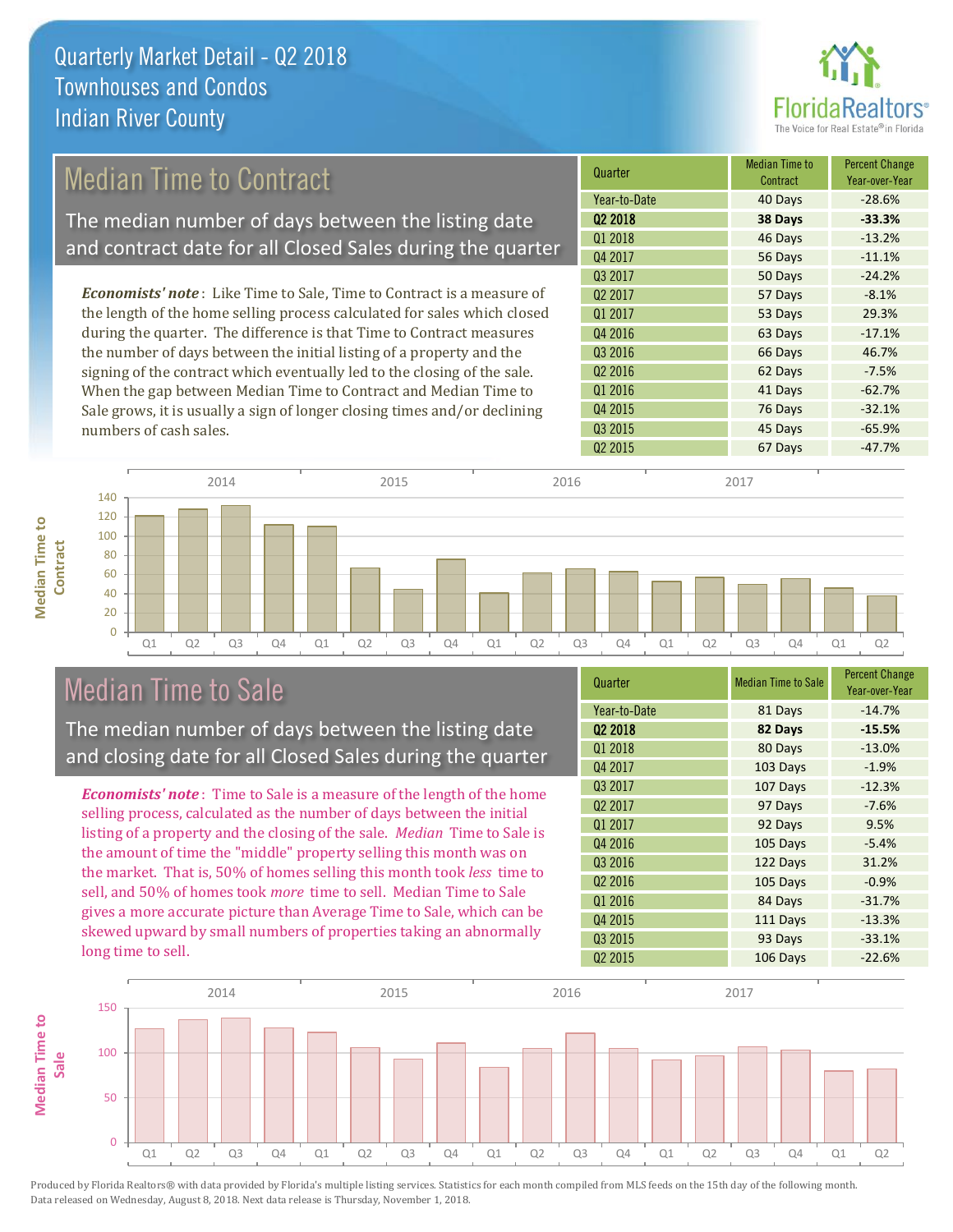

| <b>New Pending Sales</b>                                                      | Quarter             | <b>New Pending Sales</b> | <b>Percent Change</b><br>Year-over-Year |
|-------------------------------------------------------------------------------|---------------------|--------------------------|-----------------------------------------|
|                                                                               | Year-to-Date        | 514                      | 7.3%                                    |
| The number of listed properties that went under                               | 02 2018             | 239                      | 10.6%                                   |
| contract during the quarter                                                   | Q1 2018             | 275                      | 4.6%                                    |
|                                                                               | Q4 2017             | 171                      | $-2.8%$                                 |
|                                                                               | 03 2017             | 169                      | 1.2%                                    |
| <b>Economists' note:</b> Because of the typical length of time it takes for a | Q <sub>2</sub> 2017 | 216                      | $-0.5%$                                 |
| sale to close, economists consider Pending Sales to be a decent               | 01 2017             | 263                      | 16.4%                                   |
| indicator of potential future Closed Sales. It is important to bear in        | Q4 2016             | 176                      | 13.5%                                   |
| mind, however, that not all Pending Sales will be closed successfully.        | Q3 2016             | 167                      | $-10.2%$                                |
| So, the effectiveness of Pending Sales as a future indicator of Closed        | Q <sub>2</sub> 2016 | 217                      | $-43.6%$                                |
| Sales is susceptible to changes in market conditions such as the              | Q1 2016             | 226                      | $-42.9%$                                |
| availability of financing for homebuyers and the inventory of                 | Q4 2015             | 155                      | $-44.6%$                                |
| distressed properties for sale.                                               | 03 2015             | 186                      | $-28.7%$                                |
|                                                                               | 02 2015             | 385                      | $-4.0%$                                 |



# New Listings

The number of properties put onto the market during the quarter

*Economists' note* : New Listings tend to rise in delayed response to increasing prices, so they are often seen as a lagging indicator of market health. As prices rise, potential sellers raise their estimations of value—and in the most recent cycle, rising prices have freed up many potential sellers who were previously underwater on their mortgages. Note that in our calculations, we take care to not include properties that were recently taken off the market and quickly relisted, since these are not really *new* listings.

| Quarter             | <b>New Listings</b> | <b>Percent Change</b><br>Year-over-Year |
|---------------------|---------------------|-----------------------------------------|
| Year-to-Date        | 660                 | 13.4%                                   |
| 02 2018             | 262                 | 0.8%                                    |
| Q1 2018             | 398                 | 23.6%                                   |
| Q4 2017             | 241                 | 9.5%                                    |
| Q3 2017             | 173                 | 2.4%                                    |
| Q <sub>2</sub> 2017 | 260                 | 20.9%                                   |
| 01 2017             | 322                 | $-0.6%$                                 |
| Q4 2016             | 220                 | $-0.9%$                                 |
| Q3 2016             | 169                 | $-23.5%$                                |
| Q <sub>2</sub> 2016 | 215                 | 0.0%                                    |
| Q1 2016             | 324                 | $-2.4%$                                 |
| Q4 2015             | 222                 | $-2.2%$                                 |
| Q3 2015             | 221                 | 17.6%                                   |
| Q <sub>2</sub> 2015 | 215                 | $-6.9%$                                 |



**Pending Sales**

**Pending Sales**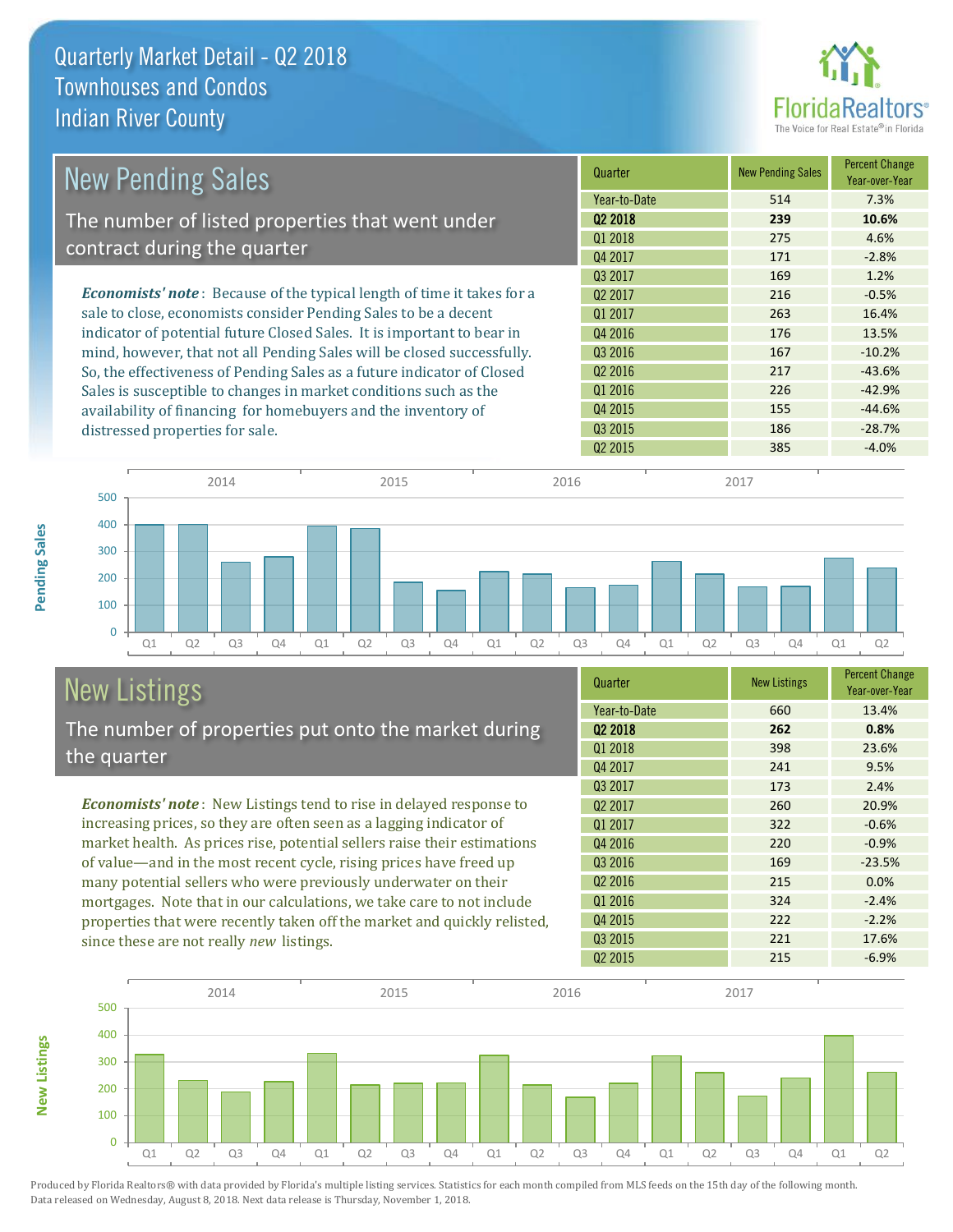

| Inventory (Active Listings)                                                  | Quarter             | Inventory | <b>Percent Change</b><br>Year-over-Year |
|------------------------------------------------------------------------------|---------------------|-----------|-----------------------------------------|
|                                                                              | YTD (Monthly Avg)   | 399       | 8.1%                                    |
| The number of property listings active at the end of                         | 02 2018             | 360       | 3.4%                                    |
|                                                                              | Q1 2018             | 415       | 15.9%                                   |
| the quarter                                                                  | Q4 2017             | 326       | $-0.9%$                                 |
|                                                                              | Q3 2017             | 315       | 3.6%                                    |
| <b>Economists' note</b> : There are a number of ways to define and calculate | Q <sub>2</sub> 2017 | 348       | 3.6%                                    |
| Inventory. Our method is to simply count the number of active listings       | Q1 2017             | 358       | $-10.3%$                                |
| on the last day of the quarter, and hold this number to compare with         | Q4 2016             | 329       | $-1.8%$                                 |
| the same quarter the following year. Inventory rises when New                | Q3 2016             | 304       | 5.2%                                    |
| Listings are outpacing the number of listings that go off-market             | Q <sub>2</sub> 2016 | 336       | 18.3%                                   |
| (regardless of whether they actually sell). Likewise, it falls when New      | Q1 2016             | 399       | $-1.5%$                                 |

 $Q2\,2015$  284 -33.8% Q1 Q2 Q3 Q4 Q1 Q2 Q3 Q4 Q1 Q2 Q3 Q4 Q1 Q2 Q3 Q4 Q1 Q2  $\Omega$ 100 200 300 400 500 600 2014 2015 2015 2016 2017 2018 2017 2017 2017 2017

# Months Supply of Inventory

An estimate of the number of months it will take to deplete the current Inventory given recent sales rates

Listings aren't keeping up with the rate at which homes are going off-

*Economists' note* : MSI is a useful indicator of market conditions. The benchmark for a balanced market (favoring neither buyer nor seller) is 5.5 months of inventory. Anything higher is traditionally a buyers' market, and anything lower is a sellers' market. There is no single accepted way of calculating MSI. A common method is to divide current Inventory by the most recent month's Closed Sales count, but this count is a usually poor predictor of future Closed Sales due to seasonal cycles. To eliminate seasonal effects, we use the 12-month average of monthly Closed Sales instead.

| Quarter                  | <b>Months Supply</b> | <b>Percent Change</b><br>Year-over-Year |
|--------------------------|----------------------|-----------------------------------------|
| <b>YTD (Monthly Avg)</b> | 6.2                  | 6.9%                                    |
| 02 2018                  | 5.5                  | 1.9%                                    |
| Q1 2018                  | 6.5                  | 18.2%                                   |
| Q4 2017                  | 4.9                  | $-9.3%$                                 |
| Q3 2017                  | 4.8                  | $-4.0%$                                 |
| Q <sub>2</sub> 2017      | 5.4                  | 3.8%                                    |
| 01 2017                  | 5.5                  | $-5.2%$                                 |
| Q4 2016                  | 5.4                  | 20.0%                                   |
| Q3 2016                  | 5.0                  | 31.6%                                   |
| Q <sub>2</sub> 2016      | 5.2                  | 36.8%                                   |
| Q1 2016                  | 5.8                  | 3.6%                                    |
| Q4 2015                  | 4.5                  | $-18.2%$                                |
| Q3 2015                  | 3.8                  | $-32.1%$                                |
| Q <sub>2</sub> 2015      | 3.8                  | $-39.7%$                                |

Q4 2015 335 -16.7% Q3 2015 289 289 25.5%



Produced by Florida Realtors® with data provided by Florida's multiple listing services. Statistics for each month compiled from MLS feeds on the 15th day of the following month. Data released on Wednesday, August 8, 2018. Next data release is Thursday, November 1, 2018.

market.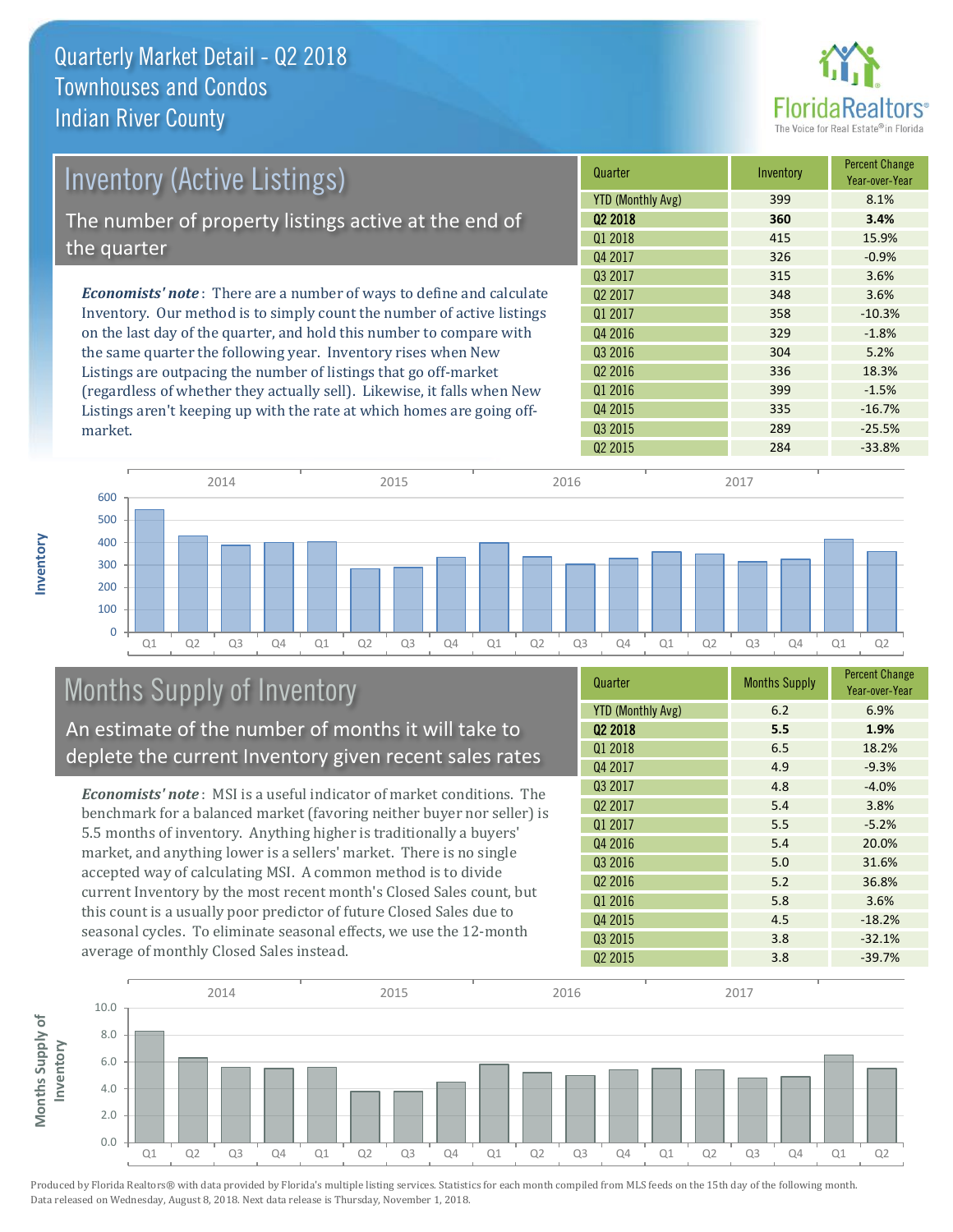## Closed Sales by Sale Price

The number of sales transactions which closed during the quarter

*Economists' note:* Closed Sales are one of the simplest—yet most important—indicators for the residential real estate market. When comparing Closed Sales across markets of different sizes, we recommend comparing the percent changes in sales rather than the number of sales. Closed Sales (and many other market metrics) are affected by seasonal cycles, so actual trends are more accurately represented by year-over-year changes (i.e. comparing a quarter's sales to the amount of sales in the same quarter in the previous year), rather than changes from one quarter to the next.

| Sale Price            | <b>Closed Sales</b> | <b>Percent Change</b><br>Year-over-Year |
|-----------------------|---------------------|-----------------------------------------|
| Less than \$50,000    | 6                   | 0.0%                                    |
| \$50,000 - \$99,999   | 46                  | $-22.0%$                                |
| $$100,000 - $149,999$ | 74                  | 37.0%                                   |
| $$150,000 - $199,999$ | 36                  | 24.1%                                   |
| \$200,000 - \$249,999 | 19                  | $-26.9%$                                |
| \$250,000 - \$299,999 | 19                  | 26.7%                                   |
| \$300,000 - \$399,999 | 13                  | $-13.3%$                                |
| \$400,000 - \$599,999 | 25                  | 4.2%                                    |
| \$600,000 - \$999,999 | 16                  | 0.0%                                    |
| \$1,000,000 or more   | 11                  | 57.1%                                   |



#### Median Time to Contract by Sale Price The median number of days between the listing date and contract date for all Closed Sales during the quarter

*Economists' note* : Like Time to Sale, Time to Contract is a measure of the length of the home selling process calculated for sales which closed during the quarter. The difference is that Time to Contract measures the number of days between the initial listing of a property and the signing of the contract which eventually led to the closing of the sale. When the gap between Median Time to Contract and Median Time to Sale grows, it is usually a sign of longer closing times and/or declining numbers of cash sales.

| <b>Sale Price</b>     | <b>Median Time to</b><br>Contract | <b>Percent Change</b><br>Year-over-Year |
|-----------------------|-----------------------------------|-----------------------------------------|
| Less than \$50,000    | 7 Days                            | $-91.0%$                                |
| $$50,000 - $99,999$   | 33 Days                           | $-23.3%$                                |
| $$100,000 - $149,999$ | 23 Days                           | $-34.3%$                                |
| \$150,000 - \$199,999 | 38 Days                           | $-22.4%$                                |
| \$200,000 - \$249,999 | 44 Days                           | $-58.5%$                                |
| \$250,000 - \$299,999 | 40 Days                           | $-78.4%$                                |
| \$300,000 - \$399,999 | 160 Days                          | 263.6%                                  |
| \$400,000 - \$599,999 | 77 Days                           | $-35.8%$                                |
| \$600,000 - \$999,999 | 39 Days                           | $-59.4%$                                |
| \$1,000,000 or more   | 90 Days                           | $-47.1%$                                |



Produced by Florida Realtors® with data provided by Florida's multiple listing services. Statistics for each month compiled from MLS feeds on the 15th day of the following month. Data released on Wednesday, August 8, 2018. Next data release is Thursday, November 1, 2018.

**Median Time to Contract Median Time to Contract**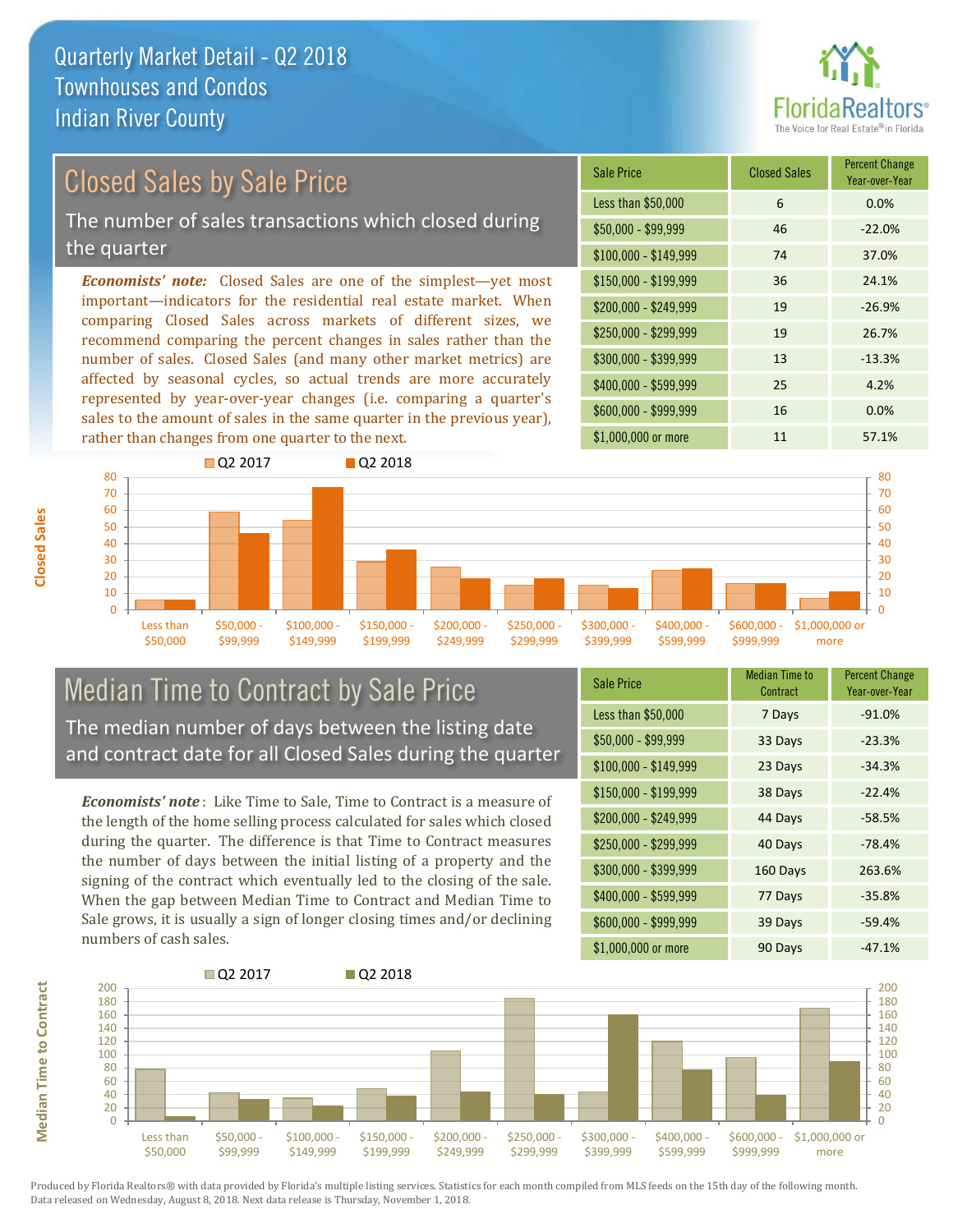

# New Listings by Initial Listing Price

The number of properties put onto the market during the quarter

*Economists' note:* New Listings tend to rise in delayed response to increasing prices, so they are often seen as a lagging indicator of market health. As prices rise, potential sellers raise their estimations of value—and in the most recent cycle, rising prices have freed up many potential sellers who were previously underwater on their mortgages. Note that in our calculations, we take care to not include properties that were recently taken off the market and quickly relisted, since these are not really *new* listings.

| <b>Initial Listing Price</b> | <b>New Listings</b> | <b>Percent Change</b><br>Year-over-Year |
|------------------------------|---------------------|-----------------------------------------|
| Less than \$50,000           | 0                   | $-100.0%$                               |
| $$50,000 - $99,999$          | 57                  | $-1.7%$                                 |
| $$100,000 - $149,999$        | 62                  | $-11.4%$                                |
| $$150,000 - $199,999$        | 31                  | 14.8%                                   |
| \$200,000 - \$249,999        | 28                  | 86.7%                                   |
| \$250,000 - \$299,999        | 19                  | $-5.0%$                                 |
| \$300,000 - \$399,999        | 18                  | $-10.0%$                                |
| \$400,000 - \$599,999        | 18                  | $-21.7%$                                |
| \$600,000 - \$999,999        | 19                  | 58.3%                                   |
| \$1,000,000 or more          | 10                  | $-16.7%$                                |



#### Inventory by Current Listing Price The number of property listings active at the end of the quarter

*Economists' note* : There are a number of ways to define and calculate Inventory. Our method is to simply count the number of active listings on the last day of the quarter, and hold this number to compare with the same quarter the following year. Inventory rises when New Listings are outpacing the number of listings that go off-market (regardless of whether they actually sell). Likewise, it falls when New Listings aren't keeping up with the rate at which homes are going offmarket.

| <b>Current Listing Price</b> | Inventory | <b>Percent Change</b><br>Year-over-Year |
|------------------------------|-----------|-----------------------------------------|
| Less than \$50,000           | 0         | $-100.0%$                               |
| $$50,000 - $99,999$          | 42        | $-16.0%$                                |
| $$100,000 - $149,999$        | 49        | $-15.5%$                                |
| $$150,000 - $199,999$        | 34        | 6.3%                                    |
| \$200,000 - \$249,999        | 35        | 29.6%                                   |
| \$250,000 - \$299,999        | 36        | 24.1%                                   |
| \$300,000 - \$399,999        | 49        | 16.7%                                   |
| $$400,000 - $599,999$        | 53        | 26.2%                                   |
| \$600,000 - \$999,999        | 38        | 58.3%                                   |
| \$1,000,000 or more          | 24        | $-42.9%$                                |



Produced by Florida Realtors® with data provided by Florida's multiple listing services. Statistics for each month compiled from MLS feeds on the 15th day of the following month. Data released on Wednesday, August 8, 2018. Next data release is Thursday, November 1, 2018.

**Inventory**